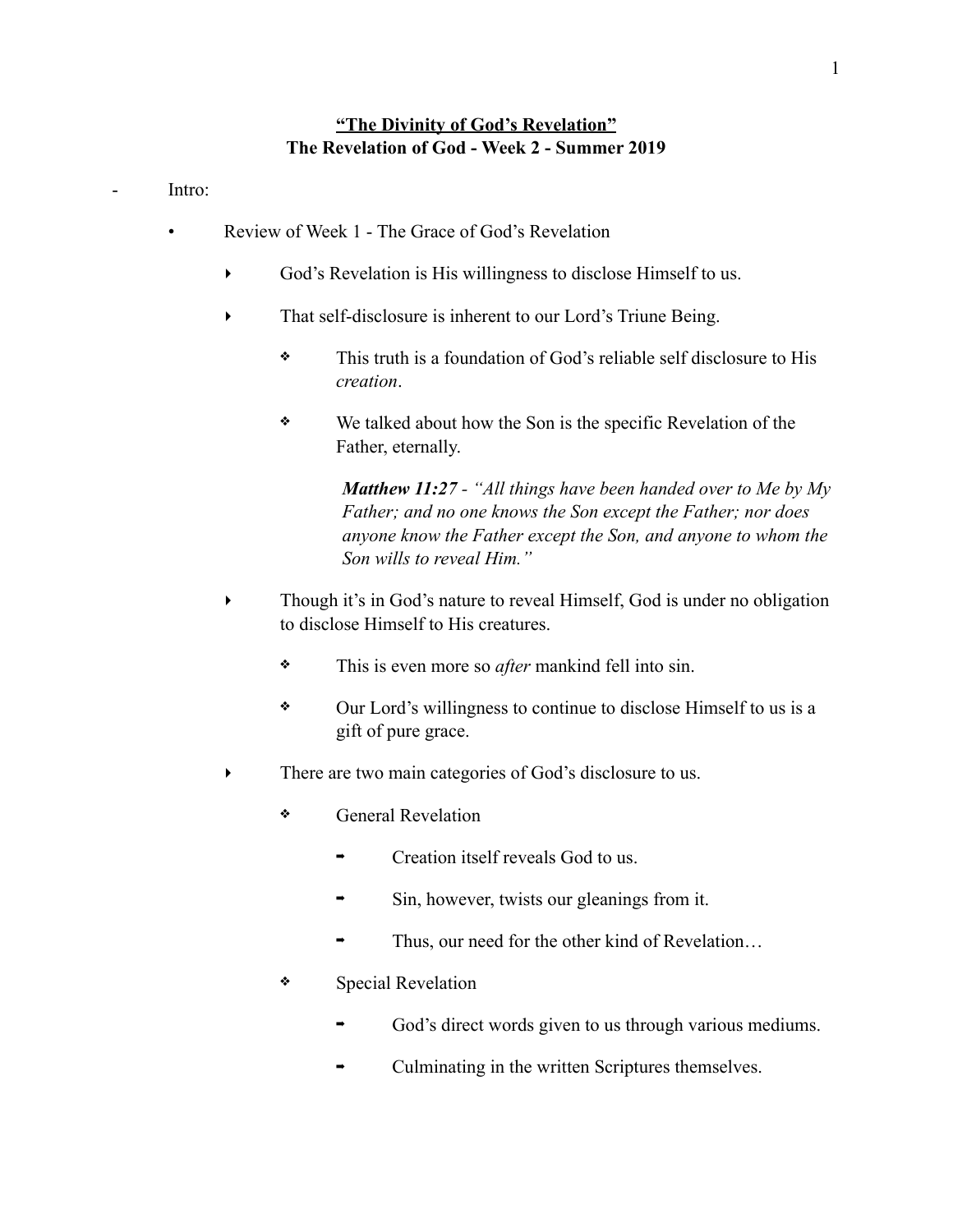## **- The Divinity of God's Revelation**

- Disclaimer
	- ‣ Our physical/digital copies of scripture are not somehow divine.
	- ‣ Rather, the words communicated by our physical/digital copies are in a very true sense Divine.
		- ❖ God is His Word, and His word is God.
		- ❖ His Word is Divinely Personal…
- Biblical Passages ascribe Divine attributes (things uniquely God's) to God's Word.
	- ‣ Eternality:

*Psalm 119:89 - Your word, Lord, is eternal; it stands firm in the heavens.*

*Psalm 119:160 - All your words are true; all your righteous laws are eternal.*

‣ Omnipotence:

*Isaiah 55:11 - So will My word be which goes forth from My mouth; It will not return to Me empty, Without accomplishing what I desire, And without succeeding in the matter for which I sent it.*

*Romans 1:16 - For I am not ashamed of the gospel, for it is the power of God for salvation to everyone who believes, to the Jew first and also to the Greek.*

‣ Perfection:

*Psalm 19:7 - The law of the Lord is perfect, restoring the soul; The testimony of the Lord is sure, making wise the simple.*

• Biblical passages also ascribe abilities to the Word which are uniquely Divine:

*Hebrews 4:12–13 - 12 For the word of God is living and active and sharper than any two-edged sword, and piercing as far as the division of soul and spirit, of both joints and marrow, and able to judge the thoughts and intentions of the heart. 13 And there is no creature hidden from His sight, but all things are open and laid bare to the eyes of Him with whom we have to do.*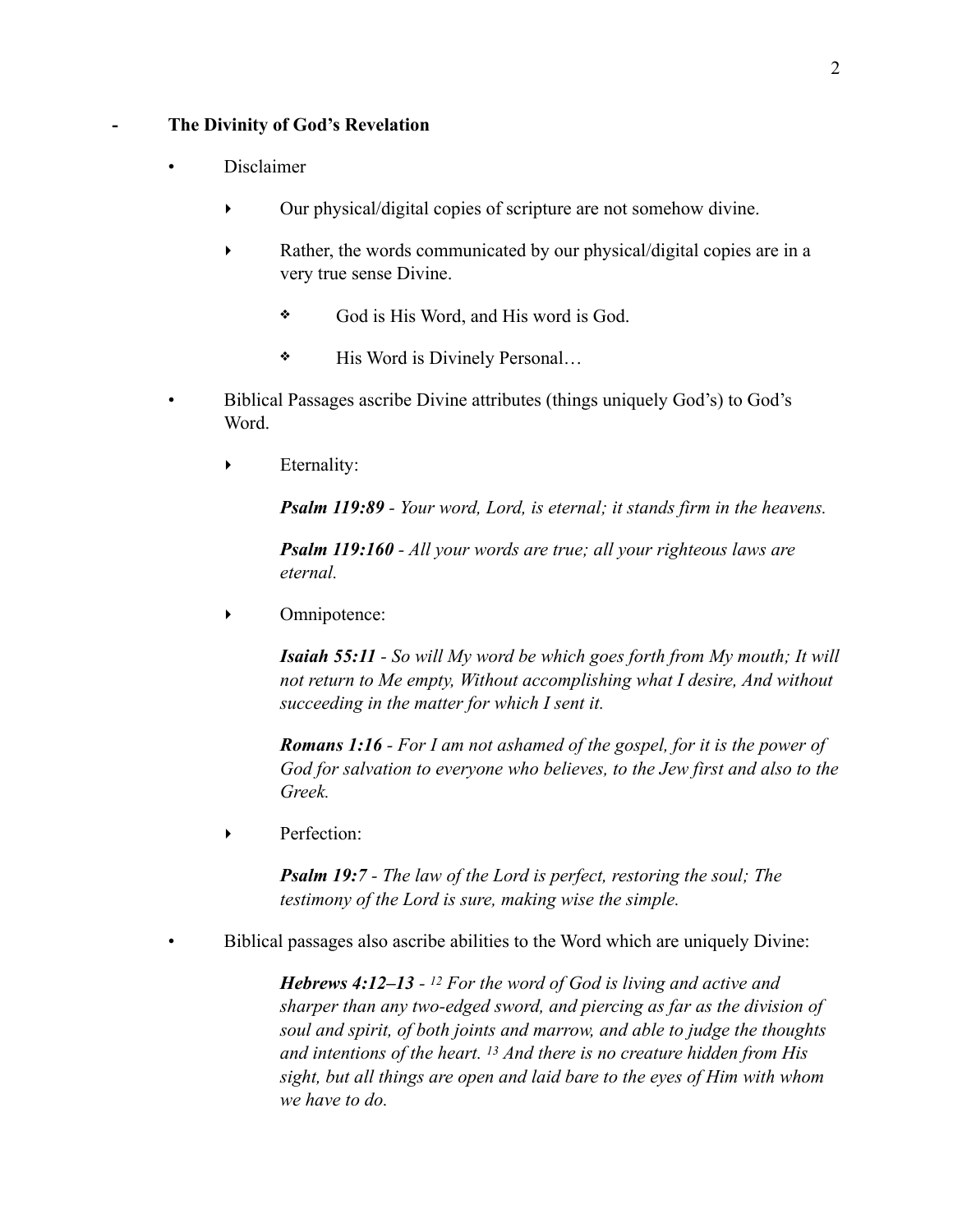• Other passages show believers responding to God's Word the way they would to God Himself:

*Psalm 119:162 - I rejoice at Your word, As one who finds great spoil.* 

*Psalm 56:3–4 - 3 When I am afraid, I will put my trust in You. 4 In God, whose word I praise, In God I have put my trust; I shall not be afraid. What can mere man do to me?* 

*Psalm 138:2 - I will bow down toward Your holy temple And give thanks to Your name for Your lovingkindness and Your truth; For You have magnified Your word according to all Your name.* 

*Isaiah 66:5a - Hear the word of the Lord, you who tremble at His word…* 

- In these verses we hear the Word rejoiced in, trusted in, being given thanks, and trembled at…
- All of these are worshipful responses reserved for God...
- Summary so far...
	- We've reached a potentially surprising conclusion...
		- ❖ The Word of God has Divine Attributes…
		- ❖ The Word of God has Divine Ability…
		- ❖ The Word of God is to be Worshipped…
	- ‣ Yet in the OT in particular, all such language is reserved for God alone.
	- But what's also revealed is that the Word is God and God is His Word.
- The glorious revelation of God's Personal Word...

*John 1:1–3 - 1 In the beginning was the Word, and the Word was with God, and the Word was God. 2 He was in the beginning with God. 3 All things came into being through Him, and apart from Him nothing came into being that has come into being.*

- ▶ Before creation, the Divine Word was...
	- ❖ The Word was distinguishable from God.
	- ❖ Yet the Word was also God.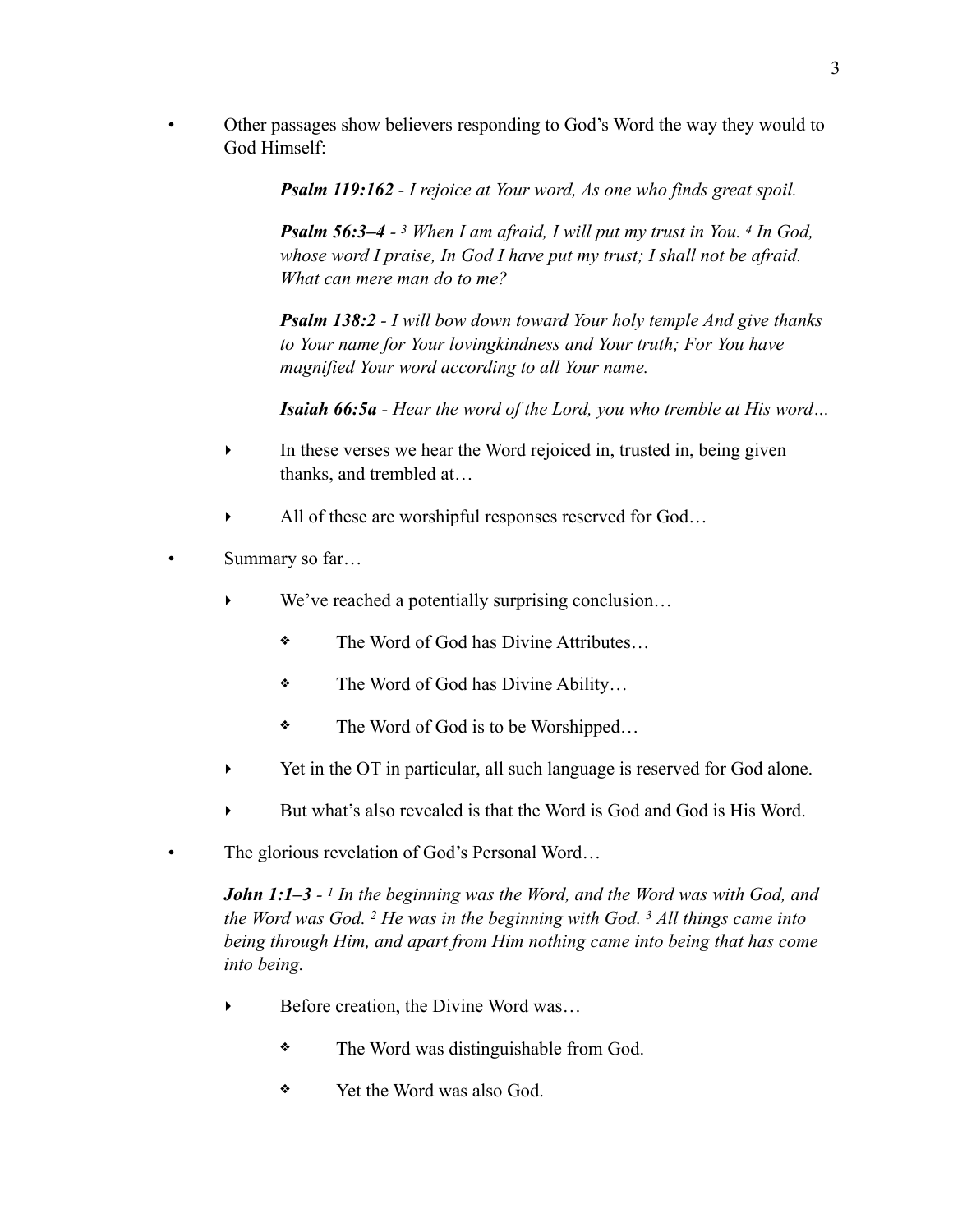- ❖ Everything that has been made was made through this Word.
- Think back to Genesis 1 "And God said...let there..."
	- ❖ The Creative Word that came from God and brought reality into existence was itself Divine.
	- ❖ And as John tells us, that Creative Word was a Person.
	- ❖ That Person still upholds Creation as the Word. *Hebrews 1:3 - And He is the radiance of His glory and the exact representation of His nature, and upholds all things by the word of His power.*
- ‣ As John goes on to tell us, the Word became flesh.
	- ❖ We know Him as Jesus.
	- ❖ We know Him as the Eternal Son of God the Father.
	- ❖ He is the Eternal, Living, Personal Word of God.
	- ❖ He is the Eternal, Divine, Self-Expression of God the Father.
- No wonder the scripture speaks of God's Word the way it does...
	- ❖ As having divine attributes, abilities, and worthy of worship…
	- ❖ God's Word *is* the Eternal Son.
	- ❖ To encounter God's Word, therefore, is to Encounter Jesus.
		- The One with all divine attributes...
		- The One with all divine ability...
		- The One worthy of our worship...
- Implications and Applications
	- The Word of God in our Bibles is Divine because it is to be received as the very presence of Jesus.
	- Because that's true, we are not to stand over the Word as its judge or critic.